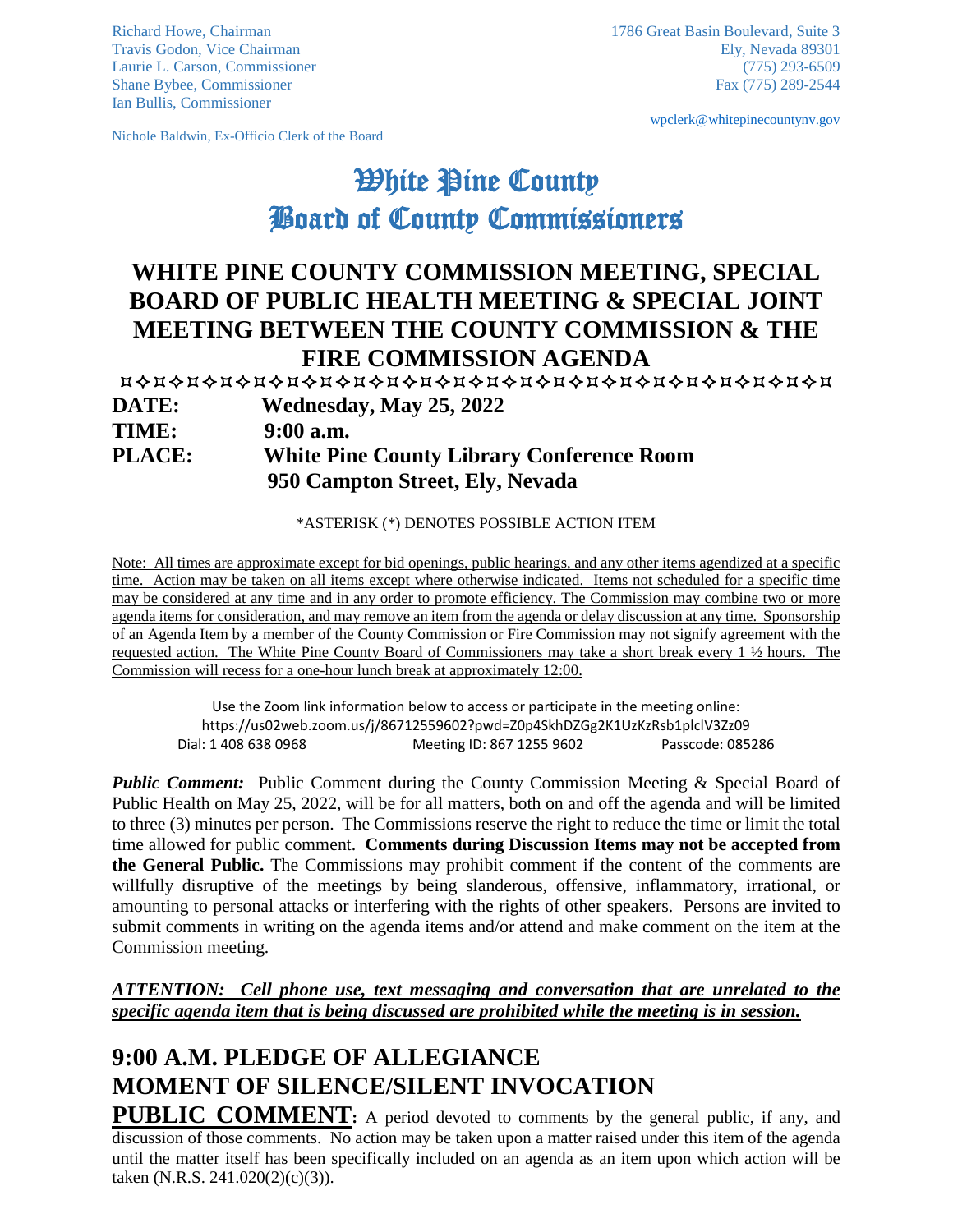## **1. NOTICE OF TIMED AGENDA ITEMS:**

The Chairman will temporarily recess the regular County Commission Meeting to convene a Special Board of Public Health Meeting.

#### **A. 9:00 A.M. SPECIAL BOARD OF PUBLIC HEALTH**

## **MEETING**

#### **PUBLIC COMMENT**

- **1) Discussion/Update regarding COVID in White Pine County. Public Health Officer, Daren Kunz**
- **2) Discussion Only concerning public health going forward in White Pine County. Public Health Officer, Daren Kunz**
- **\*3) [Discussion/For Possible Action:](https://www.whitepinecounty.net/DocumentCenter/View/8065/1a3) Approval of the minutes from the Special Board of Public Health Meeting held August 25, 2021**

#### **PUBLIC COMMENT**

The Chairman will adjourn the Special Board of Public Health Meeting to reconvene the regular County Commission Meeting.

#### **B. 9:15 A.M. WHITE PINE WATERPOWER, LLC**

**\*1) [Discussion/For Possible Action:](https://www.whitepinecounty.net/DocumentCenter/View/8066/1b1) Approval regarding the White Pine Pumped Storage Project and related development agreement. Michael Wheable, County Manager; White Pine Waterpower, LLC Management Team Members**

# **C. 9:30 A.M. PROPOSED ORDINANCE 527, BILL NO. 04.13.2022**

**\*1) [PUBLIC HEARING/Discussion/Second Reading/For Possible Action:](https://www.whitepinecounty.net/DocumentCenter/View/8067/1c1) The White Pine County Board of Commissioners will take public comment and consider the approval of proposed ordinance 527, bill no. 04.13.2022, an ordinance updating and amending the applicable chapters of Title 14 of the White Pine County Code changing building and safety related codes from the "Uniform" standards to "National" or "International" standards (other than the Uniform Administrative Code); and, adopting an Energy Conservation Code as Chapter 14.30 and an Off-site Modular and Prefabrication Construction Code as Chapter 14.34**

The Chairman will temporarily recess the regular County Commission Meeting to convene a Special Joint Meeting with the County Commission and the Fire Commission.

## **D. 9:30 A.M. SPECIAL JOINT COUNTY COMMISSION & FIRE COMMISSION MEETING**

#### **PUBLIC COMMENT**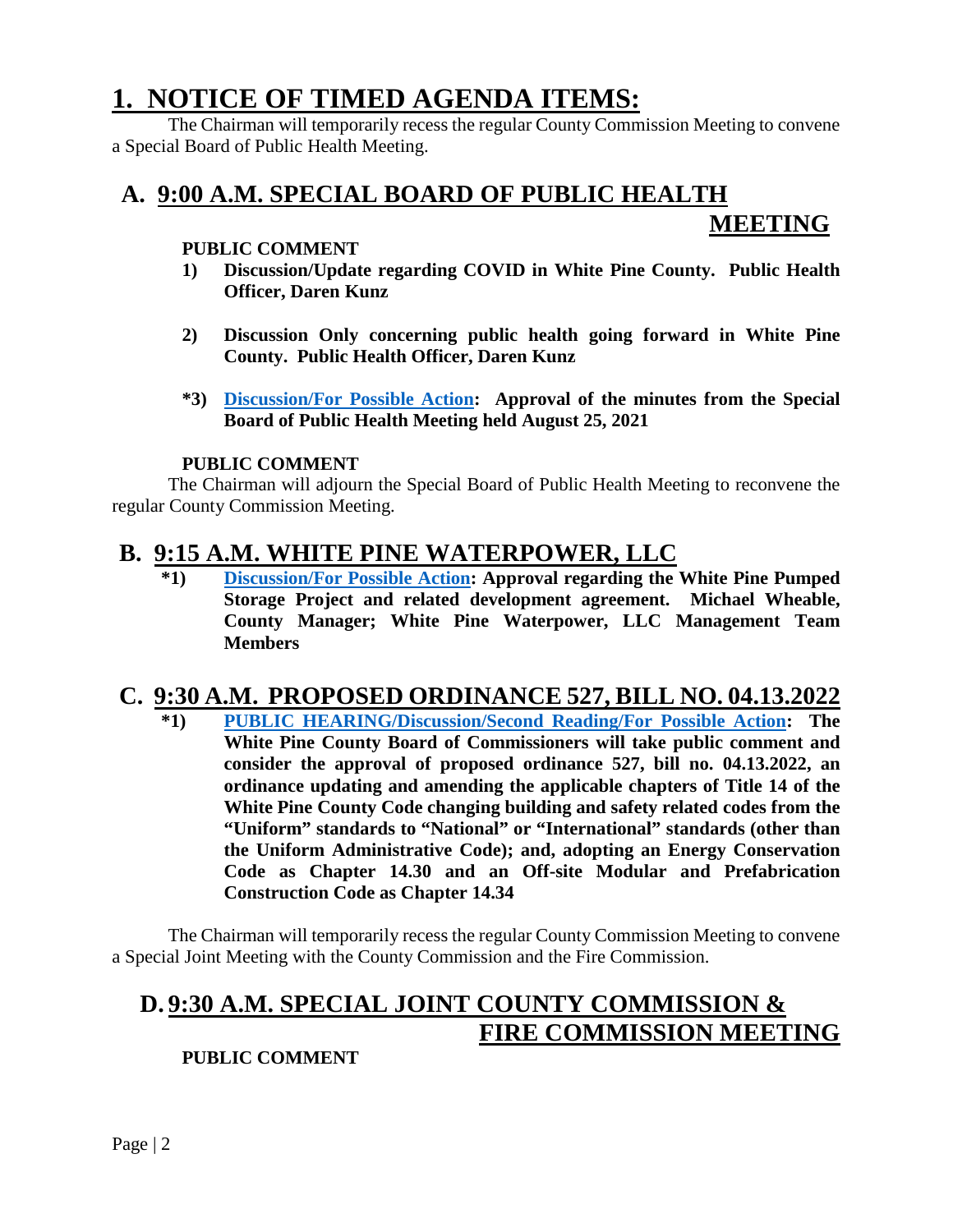- **1) [PUBLIC HEARING/Discussion:](https://www.whitepinecounty.net/DocumentCenter/View/8068/1d1) The White Pine County Board of County Commissioners and the Board of Fire Commissioners will take comments from the Public on the Tentative Budget for FY2022-2023 for White Pine County, the towns of Lund, McGill and Ruth and the White Pine County Fire Protection District. Elizabeth Frances, Finance Director**
- **\*2) [Discussion/For Possible Action:](https://www.whitepinecounty.net/DocumentCenter/View/8069/1d2) Approval of the FY2022-2023 White Pine County, Lund, McGill and Ruth Final Budgets as Outlined During the Public Budget Hearing. Elizabeth Frances, Finance Director**
- **\*3) [Discussion/For Possible Action:](https://www.whitepinecounty.net/DocumentCenter/View/8070/1d3) Approval of the FY2022-2023 White Pine County Fire Protection District Final Budget as Outlined During the Public Budget Hearing. Elizabeth Frances, Finance Director**
- **\*4) [Discussion/For Possible Action:](https://www.whitepinecounty.net/DocumentCenter/View/8071/1d4) Approval of minutes from the Special Joint County Commission and Fire Commission Meeting held April 27, 2022**

#### **PUBLIC COMMENT**

The Chairman will adjourn the Special Joint Meeting with the County Commission and the Fire Commission to reconvene the regular County Commission Meeting.

#### **E. 9:45 A.M. NATURAL RESOURCES**

**\*1) [Discussion/For Possible Action:](https://www.whitepinecounty.net/DocumentCenter/View/8072/1e1) Approval of a Scoping Letter to the BLM's Environmental Impact Statement for the Cross-Tie 500-kV Transmission Project. Jeremy Drew, RCI**

### **F. 10:00 A.M. COLLECTIVE BARGAINING AGREEMENT**

- **\*1) [Discussion/For Possible Action:](https://www.whitepinecounty.net/DocumentCenter/View/8073/1f1) Possible Motion to close the open meeting for discussion with the Board related to Collective Bargaining pursuant to NRS 288.220. Elizabeth Frances, Finance Director, James Beecher, District Attorney and Michael Wheable, County Manager**
- **\*2) [PUBLIC HEARING/Discussion/For Possible Action:](https://www.whitepinecounty.net/DocumentCenter/View/8074/1f2) Approval of collective bargaining agreement after a public hearing on the proposed agreement between White Pine County, Nevada and the White Pine County Sheriff's Employees Association for the period of July 1, 2022 through June 30, 2025. Elizabeth Frances, Finance Director; James Beecher, District Attorney; Michael Wheable, County Manager**

### **G. 10:15 A.M. HERITAGE CENTER IN MCGILL**

**\*1) [Discussion/For Possible Action:](https://www.whitepinecounty.net/DocumentCenter/View/8075/1g1) Approval to change the hospital in McGill to a Heritage Center. Keith Gibson**

### **H. 10:30 A.M. LIQUOR BOARD MEETING**

**\*1) [Discussion/For Possible Action:](https://www.whitepinecounty.net/DocumentCenter/View/8076/1h1) Approval of a request for a liquor license for the Motorcycle Rodeo at the WPC Fairgrounds on June 18, 2022. Sheriff Scott Henriod**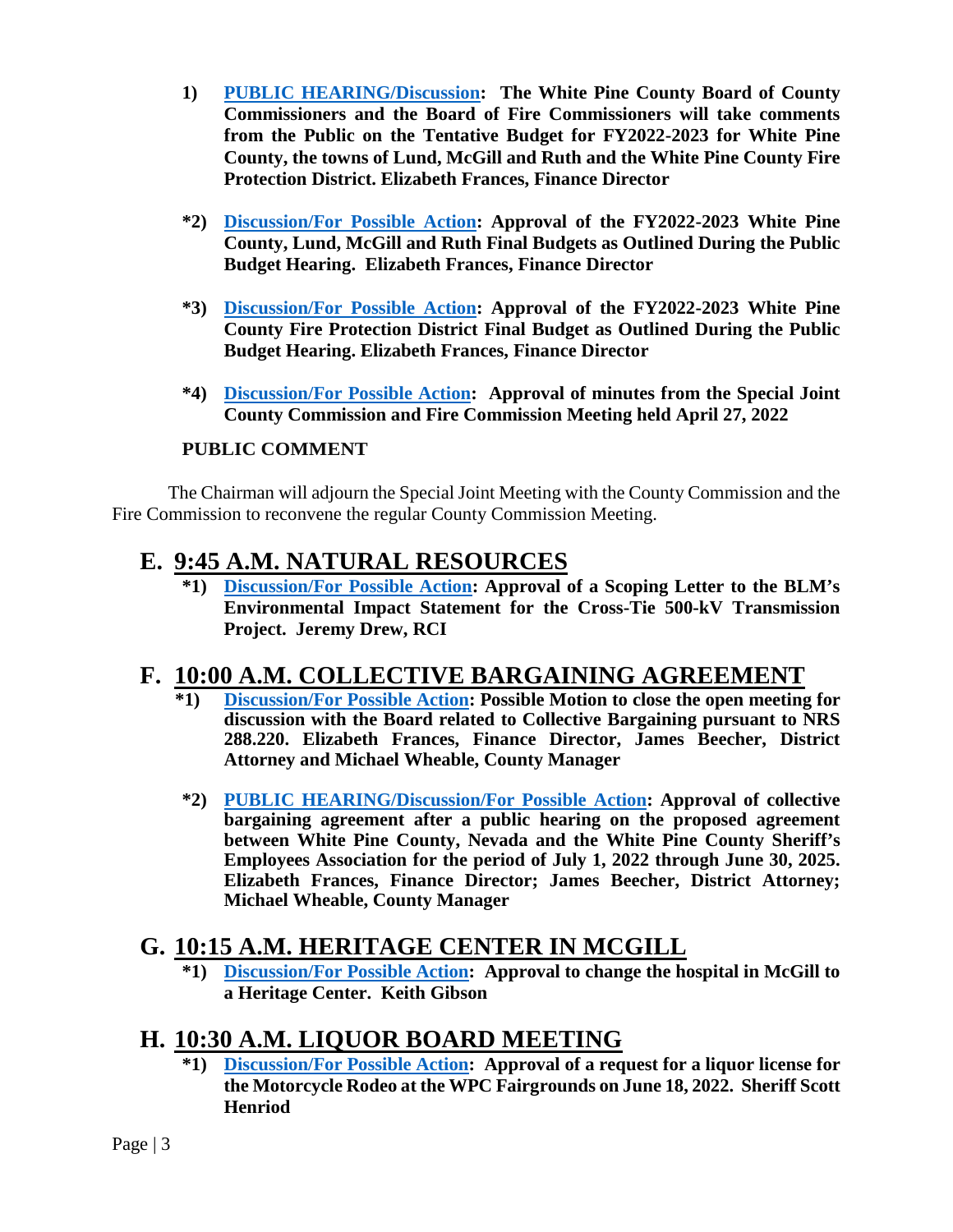- **\*2) [Discussion/For Possible Action:](https://www.whitepinecounty.net/DocumentCenter/View/8077/1h2) Approval of a request for a liquor license for Shawna Lara representing Elyte Cheer Boosters Club to run concessions for the co-ed softball season at Marich Field from June 1, 2022 through August 31, 2022. Sheriff Scott Henriod**
- **\*3) [Discussion/For Possible Action:](https://www.whitepinecounty.net/DocumentCenter/View/8078/1h3) Approval of minutes from the Liquor Board Meeting held:**
	- **February 23, 2022**
	- **March 9, 2022**

### **I. 10:45 A.M. ROAD COMMISSION MEETING**

- **1) [Discussion/Update:](https://www.whitepinecounty.net/DocumentCenter/View/8079/1i1) on primary and secondary roads within White Pine County and county facilities, completed and future projects, communications with corporations and governmental agencies. Martin Troutt, Road Lead Supervisor**
- **\*2) [Discussion/For Possible Action:](https://www.whitepinecounty.net/DocumentCenter/View/8080/1i2) Approval of the Road Commission Meeting minutes from the meeting held April 27, 2022**
- **\*3) Discussion/For Possible Action: Approval of a Road Maintenance Agreement between White Pine County and KG Mining (Bald Mountain), Inc. Bill Calderwood, Public Works Director & Mike Wheable, County Manager**

### **J. 1:00 P.M. FINANCE DIRECTOR INTERVIEWS**

- **1) [Discussion/Interviews:](https://www.whitepinecounty.net/DocumentCenter/View/8081/1j1) Facilitated interactive session for interviews with Finance Director job applicants. Elizabeth Frances, Finance Director; Michael Wheable, County Manager**
- **\*2) [Discussion/for Possible Action:](https://www.whitepinecounty.net/DocumentCenter/View/8082/1j2) To select a candidate with whom the County intends to enter into a relationship of employment for Finance Director contingent on passing criminal background check and drug screening. Elizabeth Frances, Finance Director; Michael Wheable, County Manager**
- **\*3) [Discussion/for Possible Action:](https://www.whitepinecounty.net/DocumentCenter/View/8083/1j3) To negotiate annual salary for selected Finance Director applicant consistent with experience and education. Elizabeth Frances, Finance Director; Michael Wheable, County Manager**

## **2. ITEMS FROM ELECTED OFFICIALS AND DEPARTMENT HEADS:**

## **A. COUNTY COMMISSION**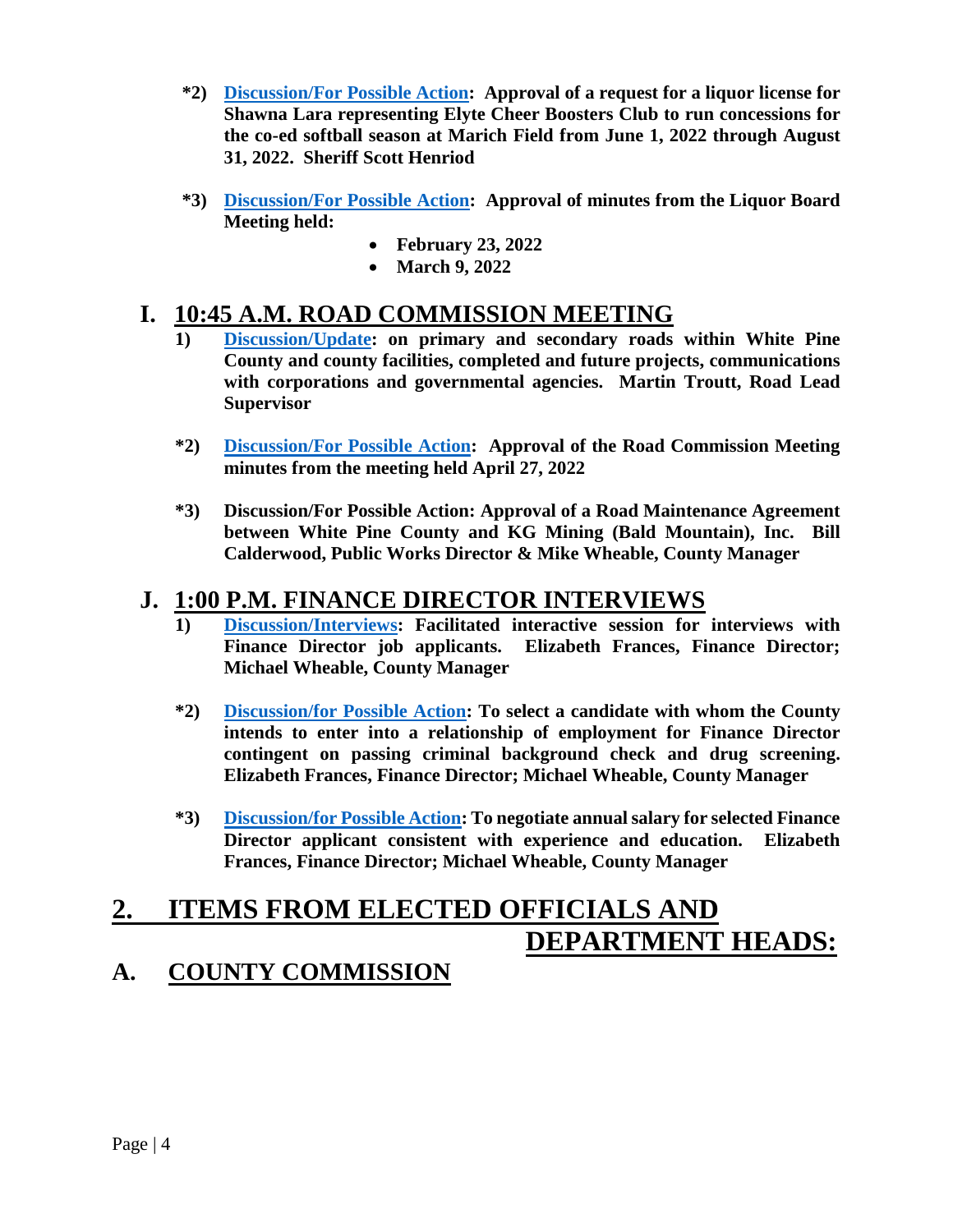## **B. ELECTED OFFICIALS**

#### **1. Catherine Bakaric, Treasurer**

**\*a) [Discussion/For Possible Action:](https://www.whitepinecounty.net/DocumentCenter/View/8084/2b1a) Approval of a request for closure of Clark Street and 8th Street from Friday August 5th At 7am to Sunday August 7th at 4pm for the Annual Arts In The Park**

### **C. DEPARTMENT HEADS**

#### **1. Brett North, Director of Emergency Management**

**\*a) [Discussion/For Possible Action:](https://www.whitepinecounty.net/DocumentCenter/View/8085/2c1a) Approval of the OPTE grant award from the State Emergency Response Commission (SERC) in the amount of \$28,956.00 for equipment to combat hazardous material incidents for the Local Emergency Planning Committee (LEPC) for the period of July 1st, 2022 through June 30th, 2023 with a required County match amount of \$0**

#### **2. Mark Holloway, Airport Manager**

- **\*a) [Discussion/For Possible Action:](https://www.whitepinecounty.net/DocumentCenter/View/8085/2c1a) Approval of a Contract between WHITE PINE COUNTY, NEVADA (Sponsor) and ARMSTRONG CONSULTANTS, INC., (Engineer) for engineering services on a runway pavement project with fees included in the FAA grant approved last month**
- **\*b) [Discussion/For Possible Action:](https://www.whitepinecounty.net/DocumentCenter/View/8087/2c2b) Approval of the White Pine County Airport's Disadvantaged Business Enterprise (DBE) Program in accordance with the regulations of the U.S. Department of Transportation (DOT), 49 CFR Part 26. As required by FAA due to grant funding. No additional fees**

#### **3. Mike Wheable, County Manager**

**\*a) [Discussion/For Possible Action:](https://www.whitepinecounty.net/DocumentCenter/View/8088/2c3a) To accept the appraisal completed on 27 Connors Court, Ely, Nevada that was required pursuant to NRS 244.275**

#### **4. Elizabeth Frances, Finance Director**

- **a) [Discussion/ Update:](https://www.whitepinecounty.net/DocumentCenter/View/8089/2c4a) Southern Nevada Public Lands Management Act (SNPLMA) Round 19 Project Preliminary Recommendations and Opening of Public Comment Period**
- **\*b) [Discussion/For Possible Action:](https://www.whitepinecounty.net/DocumentCenter/View/8090/2c4b) Approval of Resolution 2022-23 to utilize \$7,500 from general fund contingency to cover the cost of autopsies for the Sheriff's Office coroner**
- **\*c) [Discussion/For Possible Action:](https://www.whitepinecounty.net/DocumentCenter/View/8091/2c4c) Approval of Resolution 2022-24 to Open Fund Number 375 as the Opioid Litigation Settlement Special Revenue Fund**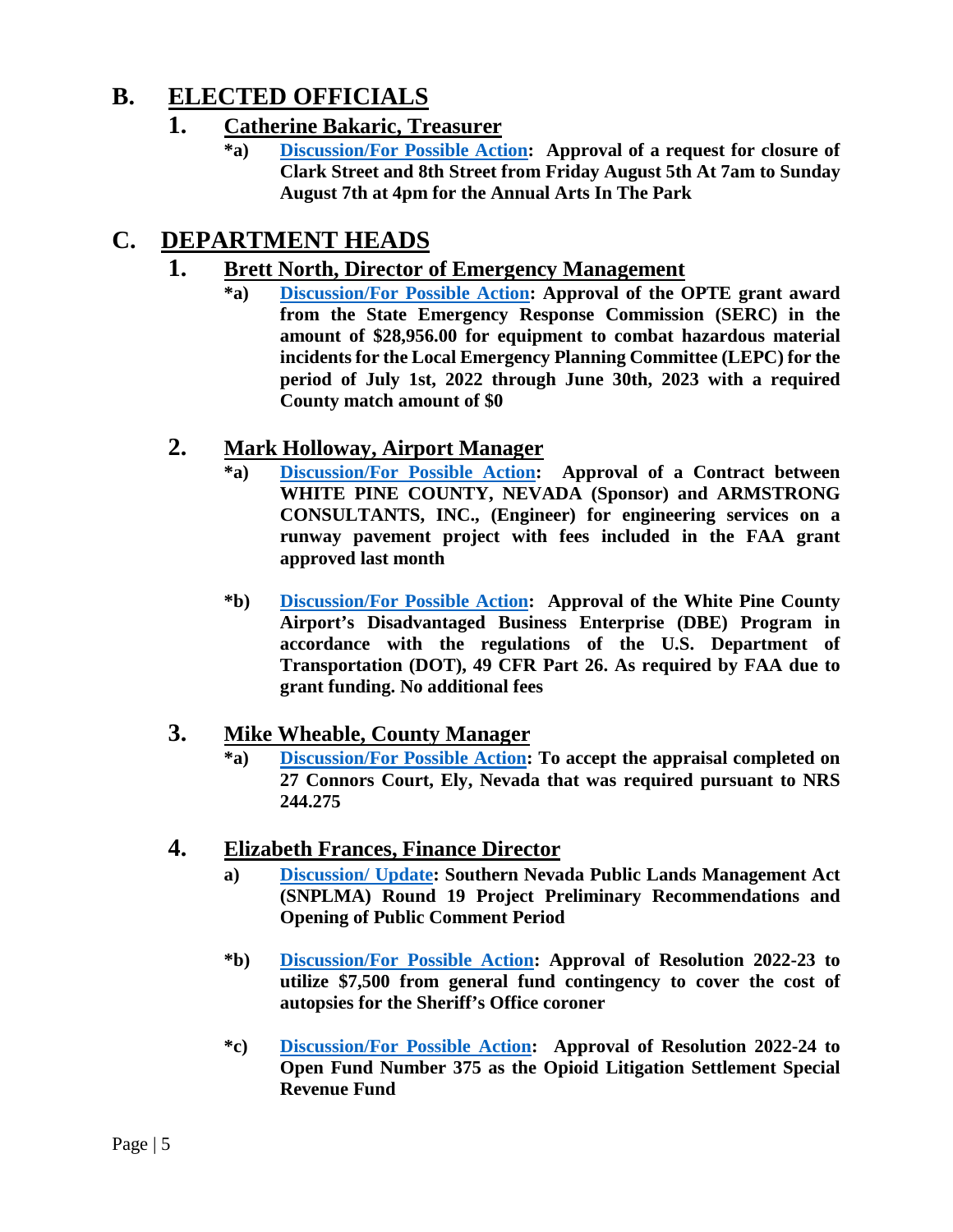**\*d) [Discussion/For Possible Action:](https://www.whitepinecounty.net/DocumentCenter/View/8092/2c4d) Approval of Resolution 2022-25 to utilize \$1,500 from general fund contingency to provide additional trees at the golf course to compliment the donated trees from the Nevada Division of Forestry**

## **3. [CONSENT AGENDA](https://www.whitepinecounty.net/DocumentCenter/View/8093/3)**

**The following are "action" items that may be considered in one motion/one vote. They are considered routine, non-public hearing items that have no protests. Any person representing an item or member of the public not in agreement with the recommendations by staff should request to have that item removed from the Consent Agenda. Any County Commissioner may remove any items from the consent Agenda and have it placed in the Action Items.**

- **\*a) Discussion/For Possible Action: to ratify Correspondence Sent on Behalf of the White Pine County Commission.**
- **\*b) Discussion/For Possible Action: Approval of Payroll for County Elected Officials.**
- **\*c) Discussion/For Possible Action: Approval of HR Transmittal for Payroll Changes.**
- **\*d) Discussion/For Possible Action: Approval of budget transfers within and between functions or programs within a fund that do not increase the total appropriation of the fund.**

## **4. UNTIMED ITEMS**

- **a) [Discussion Only/Update](https://www.whitepinecounty.net/DocumentCenter/View/8094/4a) from the Regional Planning Commission on Approval of a Tentative Subdivision Map. The Owners/Developers are Terry and Randy Reck, who wish to create an extension of the Aspen Heights Subdivision. The subject properties are existing parcels within the existing subdivision map "Peale Addition to the Town of Ely" Recorded May 5th, 1909". APN's 00528301, 00528401, 00528601, & 00528701. Ron McIntosh/Tom Hannum**
- **\*b) [Discussion/For Possible Action](https://www.whitepinecounty.net/DocumentCenter/View/8095/4b) to approve a letter of support for the Nevada Department of Wildlife and other local ranchers and grazing permitees cooperative purchase of the Blue Diamond Ranch properties. Caleb McAdoo, Nevada Department of Wildlife**
- **\*c) [Discussion/For Possible Action:](https://www.whitepinecounty.net/DocumentCenter/View/8096/4c) Approval of minutes from the County Commission Meeting held April 27, 2022**

**PUBLIC COMMENT:** A period devoted to comments by the general public, if any, and discussion of those comments. No action may be taken upon a matter raised under this item of the agenda until the matter itself has been specifically included on an agenda as an item upon which action will be taken (N.R.S. 241.020(2)(c)(3)).

#### **County Commission \* Adjournment**

#### **NOTICE TO PERSONS WITH DISABILITIES:**

Members of the public who are disabled and require special assistance or accommodations at the meeting are requested to notify the Clerk of the Board of Commissioners at 1786 Great Basin Boulevard, Suite 3, Ely, Nevada 89301; or by calling 775-293-6509 at least two (2) days in advance.